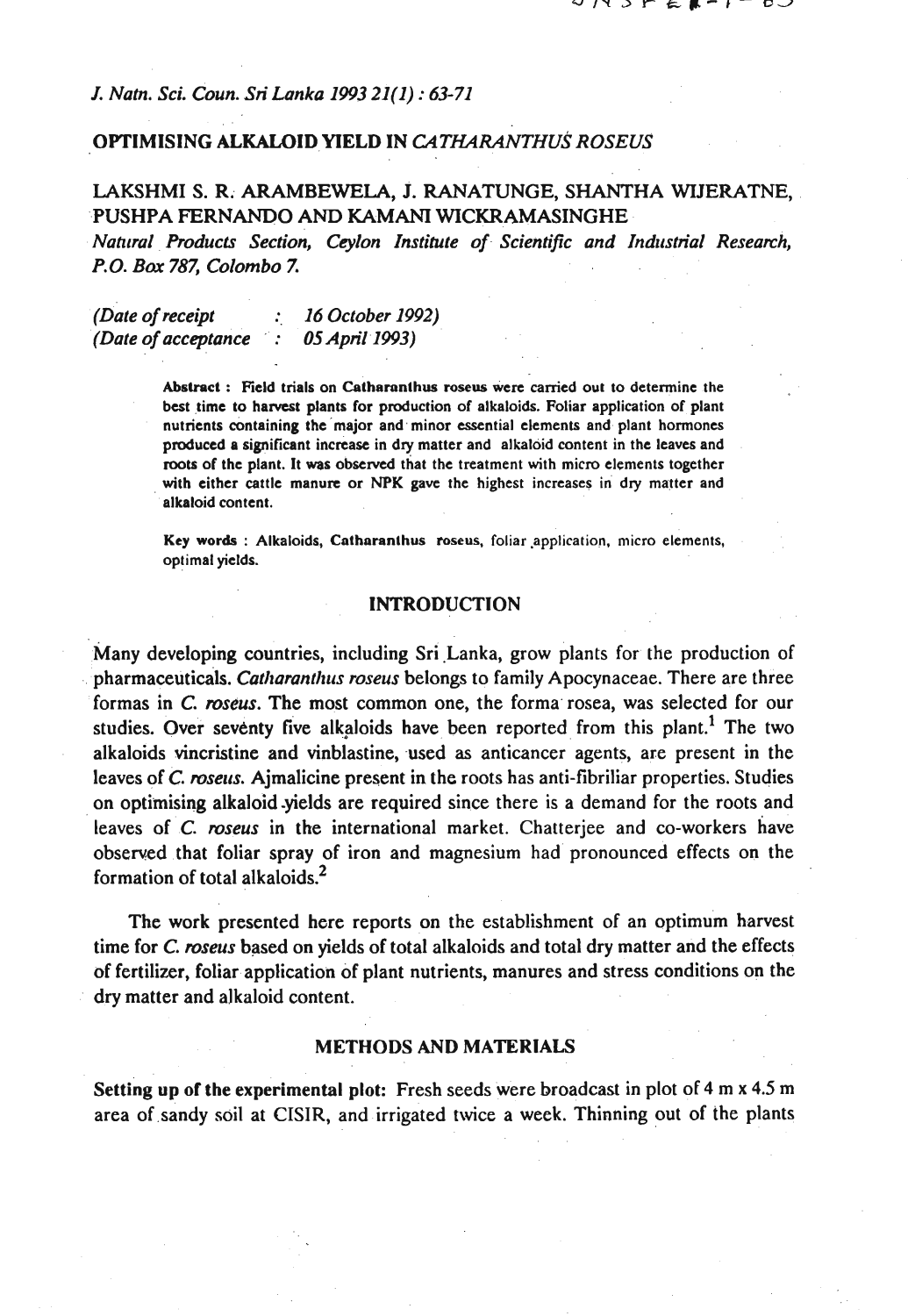were done from two weeks of the broadcasting of seeds to produce a spacing of 30 cm **x** 30 cm in between the plants.

Estimation of dry matter yield : Eight plants were randomly selected and uprooted every month for the estimation of **dry** matter and alkaloids in leaves, stem and roots. Sampling was done from 4<sup>th</sup> month up to 12<sup>th</sup> month of maturity. Plant materials were dried in the shade and weights were taken at each maturity stage.

Estimation of total alkaloids yield : Powdered plant material was extracted with dilute acetic acid **twice** by percolation at room temperature. The resulting solutions .were extracted with chloroform in acidic and basic media. The alkaloids were obtained by evaporating the chloroform extracts. This method was developed in our laboratory.

Estimation of sljmalicine content in the roots : A known quantity of the total alkaloid fraction was separated on silica gel GF tlc plates along with the authentic ajmalicine. The plates were developed in a toluene-ethyl acetate (1:l) solvent system. Ajmalicine content in the sample was estimated by tlc-densitometry at 280 **nm** in a Camag automatic scanning densitometer.

Studies on the effect of foliar application **of** plant nutrients on dry matter and alkaloid content: Field experiments were injtiated in August with foliar application of 'Maxi crop' solution (which was a mixture of major and minor elements and plant hormones) diluted 100 times with water. The field trial was conducted with four replicates in randomized complete block design at the CISIR experimental plots. The soil was clay loam with 50% clay, 18% silt, 30% sand. The pH of the soil was **5.8.** 

The seeds for the nursery were obtained from India. After the seedlings were maintained for **45** days in the nursery they were transplanted in the experimental plots with a spacing of 30 cm **x 45** cm , and irrigated once a week during the dry period. There were two treatments:

- 1. Addition of nutrient solution<br>2. No addition
- No addition

These two treatments were replicated four times to reduce experimental errors. First application of the foliar nutrient was done two months after transplantation using a hand sprayer. Consequently nutrient solution was sprayed once a month up to the 10<sup>th</sup> month. From the 4<sup>th</sup> month upto the 12<sup>th</sup> month after transplantation, 12 plants were harvested randomly from each plot at monthly intervals. After harvesting, each plant was separated into roots, leaves and stems. After drying, the weight of the dry matter was recorded and analysed for alkaloids and ajmalicine content in the roots.<sup>3</sup>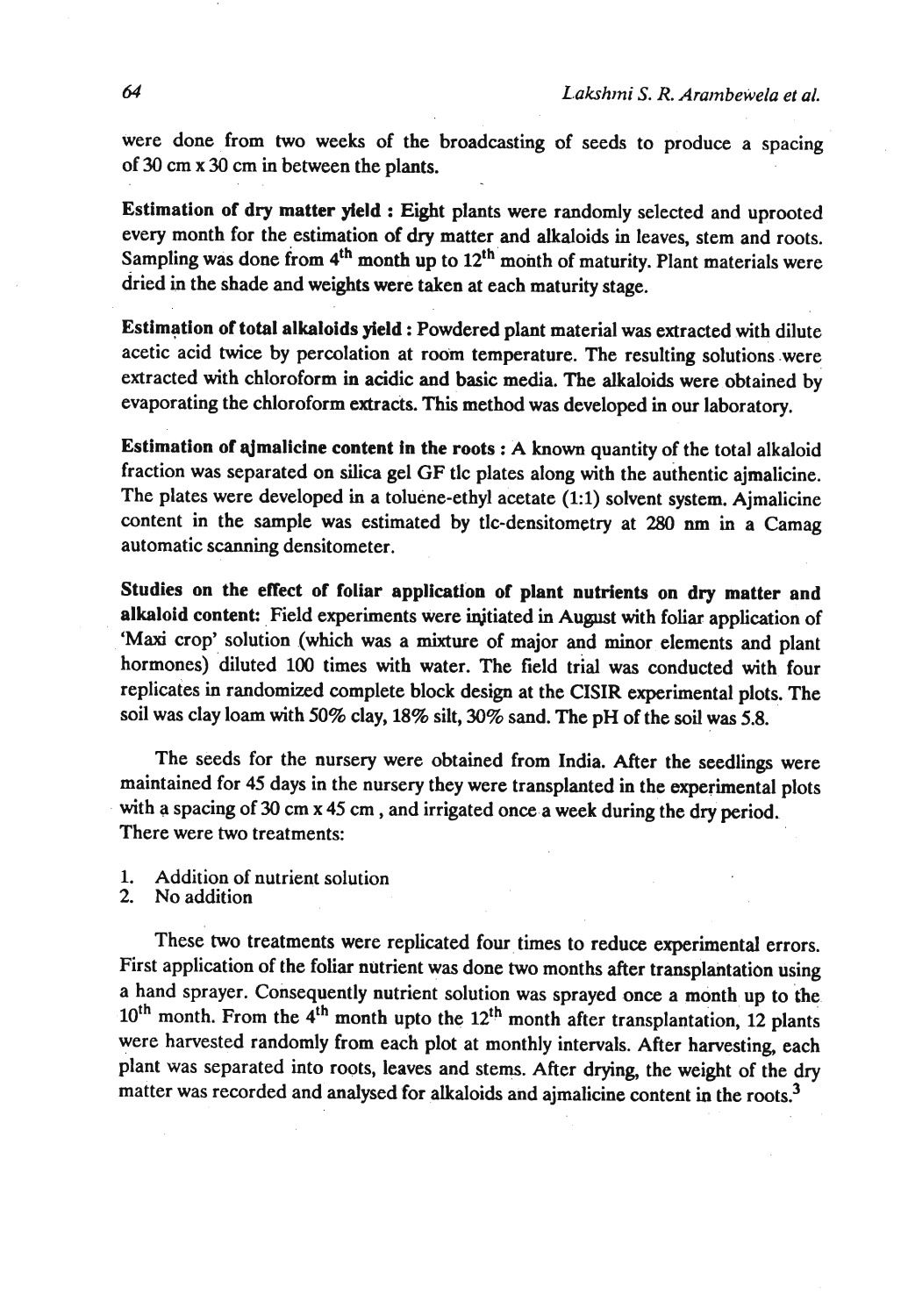Studies to determine the effect of fertilizer, manure and stress condition : The field experiments were initiated in October with treatments consisting of

- **T1**  No addition (control)
- **T2**  Cattle manure **(1500** kg/h)
- **T3**  N. P and **K** (46 kg, and **30.5** kg/h respectively)
- T4 N. P. K and micro elements
- **T5**  Cattle manure and micro element mixture
- **T6'**  Stress conditions (induced by pruning)

The experiments were carried out in a randomized complete block design with three replicates at the CISIR experimental plots. After the seedlings were maintained for 45 days in the nursery they were transplanted in the experimental plots with the spacing of **30 cm. x 30** cm.-The fertilizer and manure treatments were given at the time of transplanting and the pruning was practised at the 3<sup>rd</sup> month of maturity. Irrigation was done once a week during the dry period.

Sampling and determination of the dry matter yield : **10 -15** plants were harvested randomly from each plot at the 4<sup>th</sup> and 10<sup>th</sup> months of maturity. After harvesting the roots and leaves of each plant were separated. They were then dried in the shade until constant moisture levels were reached. The dry matter yields were recorded before powdering and analysis.

# **RESULTS** AND DISCUSSION

The changes in the dry matter during the growth of the plant **is** shown in the Figure 1. This growth curve is useful to study the growth pattern to calculate the expected yield per unit area at different stages of maturity. A rapid increase in the yields was observed after the 5<sup>th</sup> month. Application of fertilizer after the 4<sup>th</sup> month may therefore help to enhance the yields.

The 10<sup>th</sup> month was selected to harvest the plant for best economical yields as sufficient time is then available to prepare the land for re-planting.

Studies on the effects of the foliar application of plant nutrients indicated higher dry matter accumulation in treated plants (Figure 2) . Increase in the dry matter content is marked in treated plants upto 10 months of maturity. After the 10<sup>th</sup> month, dry matter decreased in leaves possibly due to a higher rate of defoliation of leaves. Figure 3 shows the change in alkaloid content in the whole plant with and without treatment. Regression analysis showed that the effect of treatment on the alkaloid content **was** significant (p **c 0.05).** The alkaloid content in whole plants was considered due to changes in roots, stems and leaves during transportation. These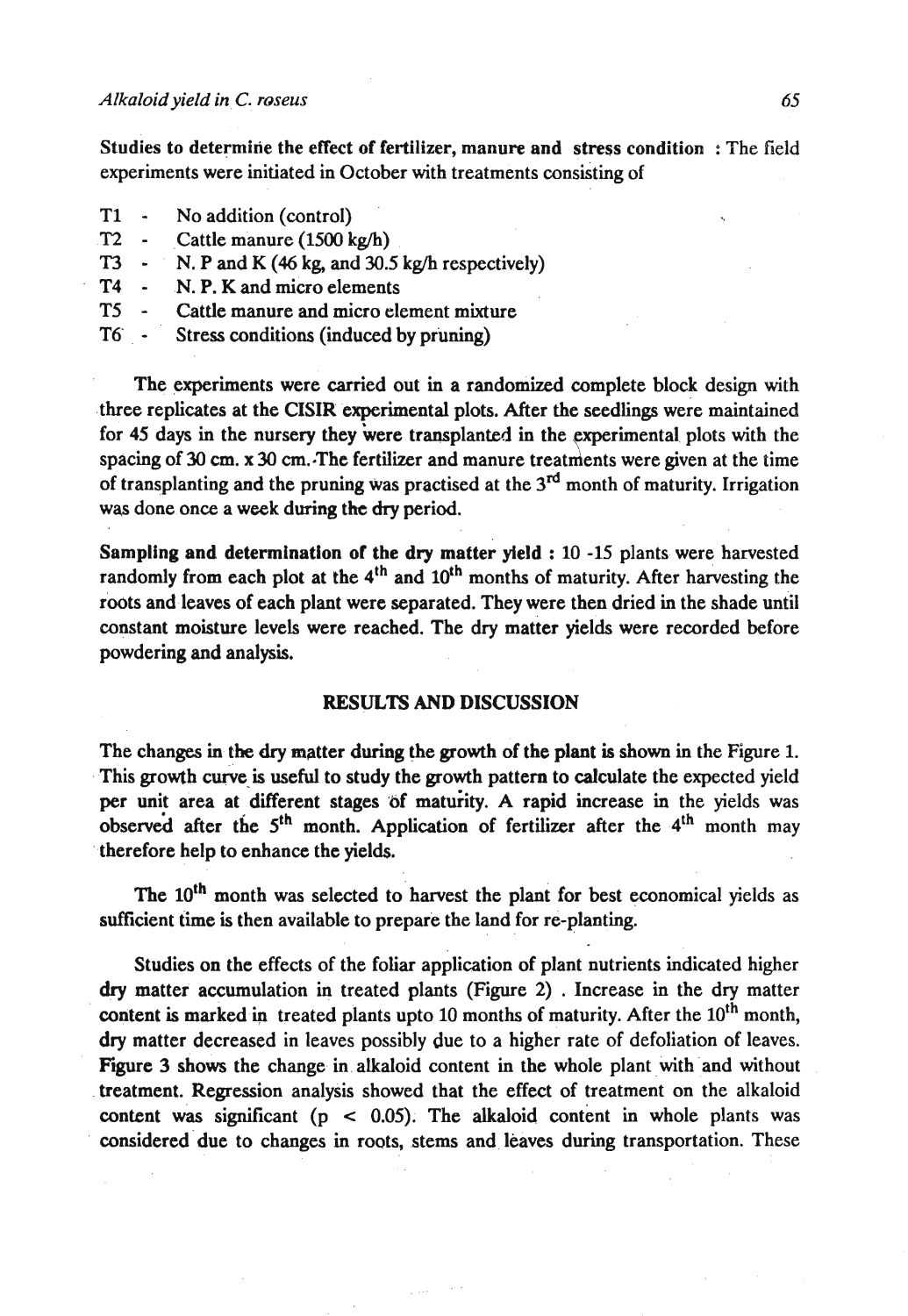

Figure 1: Changes in dry matter during the growth of C. roseus

results are in agreement with those of Chatterjee et al.<sup>2</sup> who also observed that foliar application of iron and magnesium caused a significant increase in alkaloid content.

It is apparent that the application of the mixture of **NPK** and micro elements gave the highest yield of roots and alkaloids at maturity **(Figures** 4 and 5). It is also clear that the application of cattle manure or NPK together with micro elements gave higher yields that when either **was used** alone. Higher increases in ajmalicine contents too were observed with these two treatments (Figure 6). The cattle manure when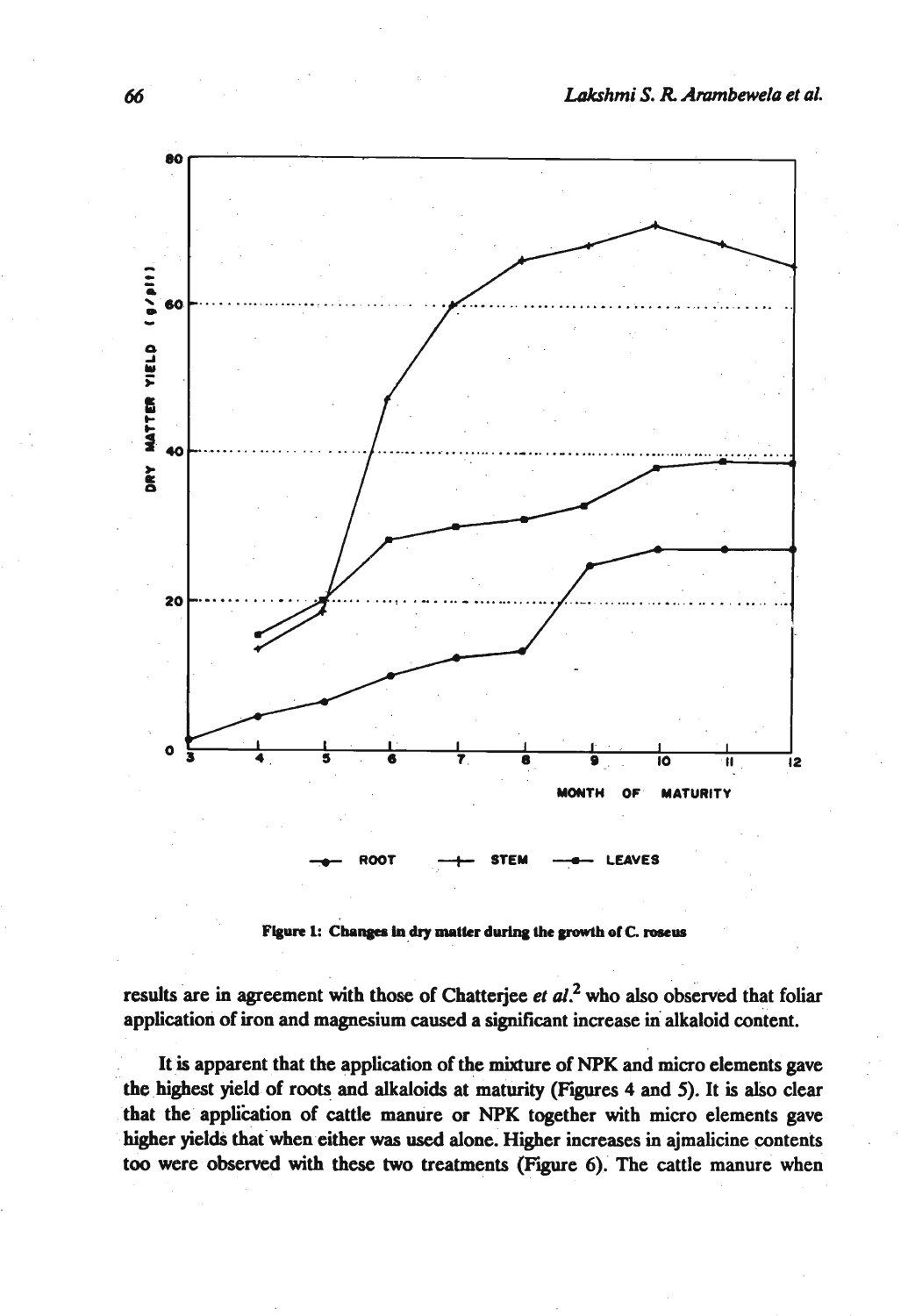

Figure 2. The variations in dry matter yield in C. roseus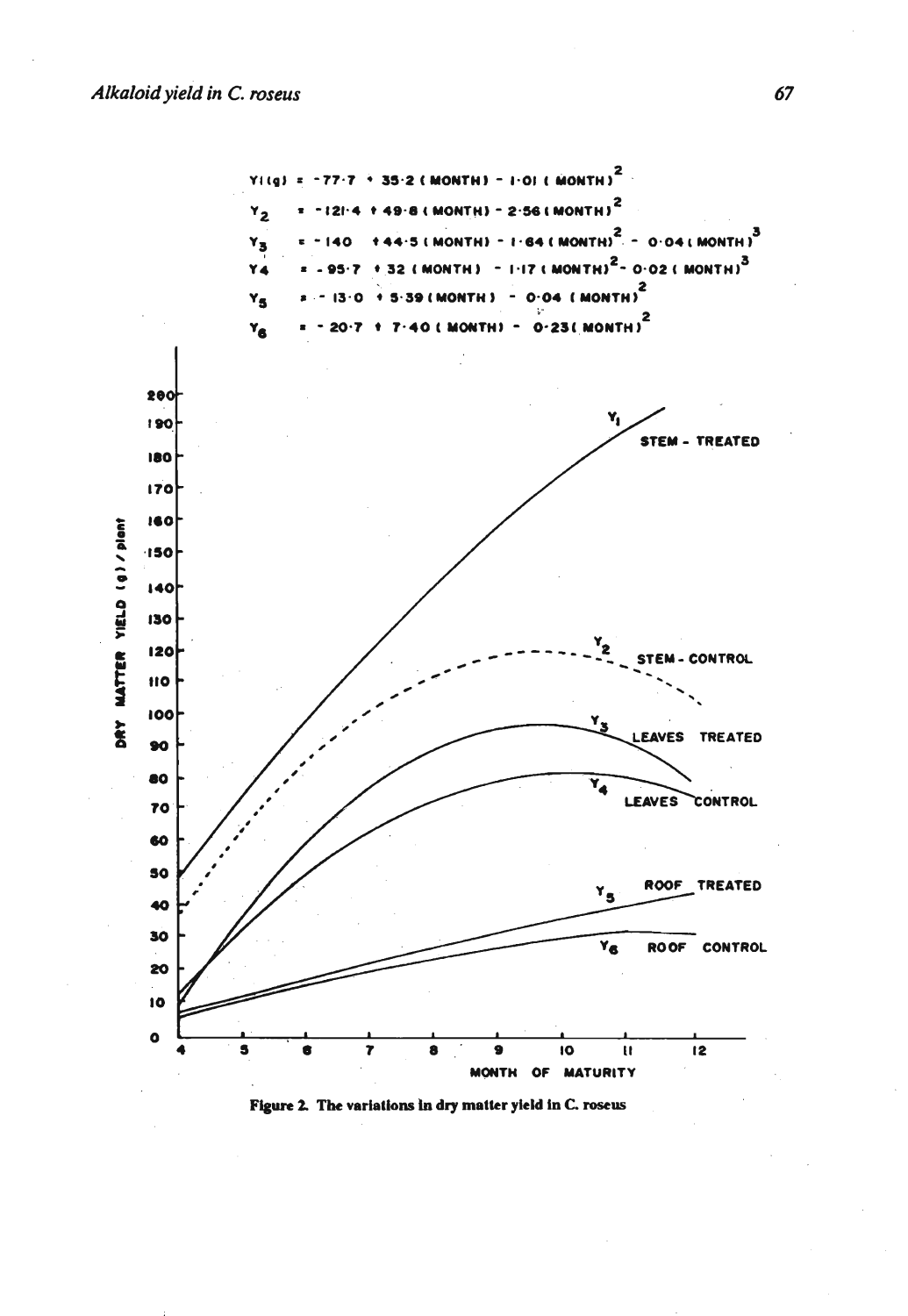

Figure 3: The changes in the yield of alkaloids in C. roseus with foliar application of plant nutrients.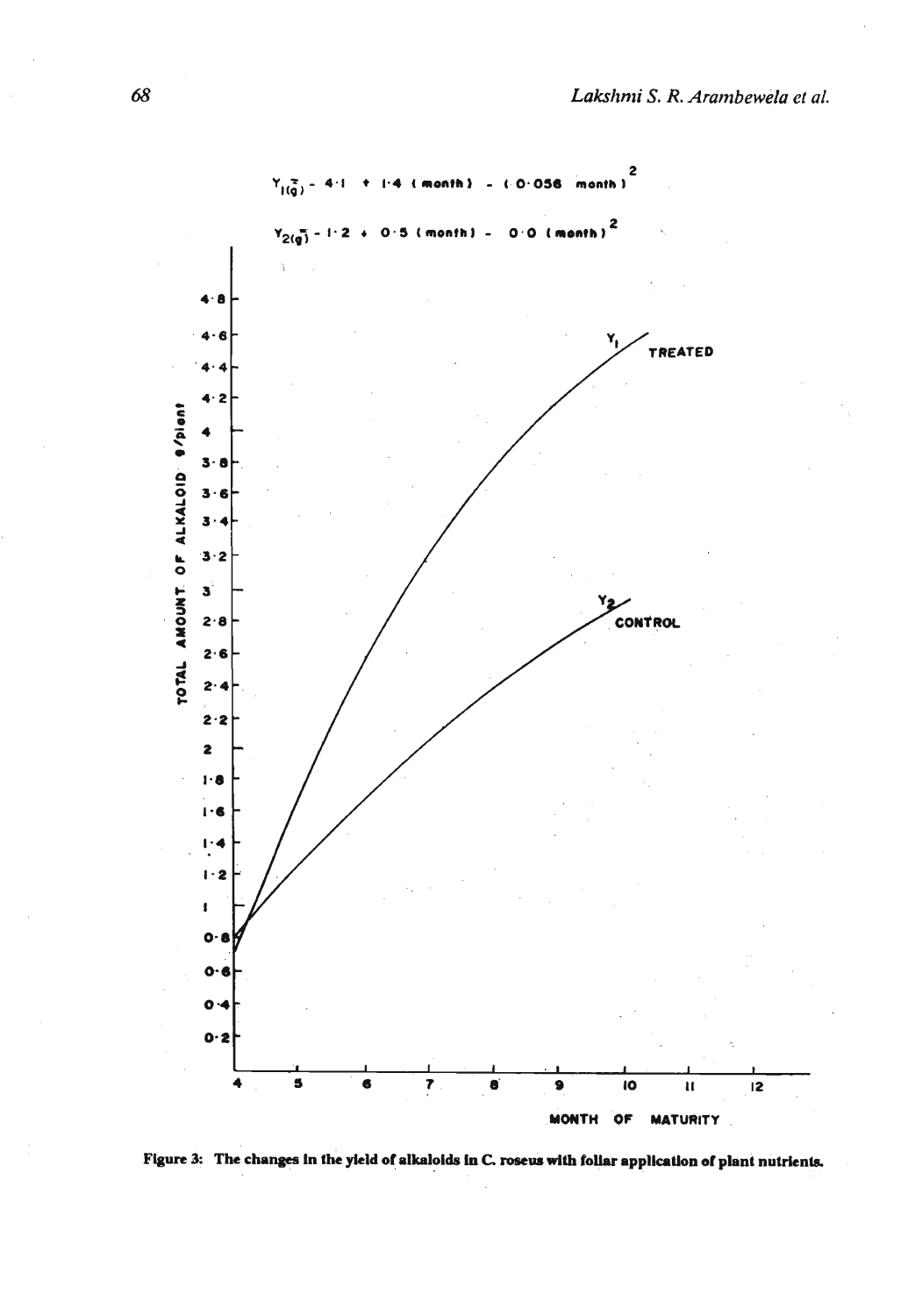

Figure 4: The effects of different treatments on the dry matter yield of C. roseus at maturity. T1 without manure T2 - Cattle manure, T3 - N.P and K. T4 - N.P.K and micro element, T5 -Cattle manure and micro elements mixture, T6 - Stress condition. Vertical bars indicate standard error of the mean.



Figure 5: The effects of different treatments on the alkaloid contents of leaves and roots of C. roseus at maturity T1 - without manure, T2 - Cattle manure, T3 - N.P and K, T4 - N.P.K and micro element, T5 - Cattle manure and micro element mixture, T6 - Stress condition. Vertical bars indicate standard error of the mean.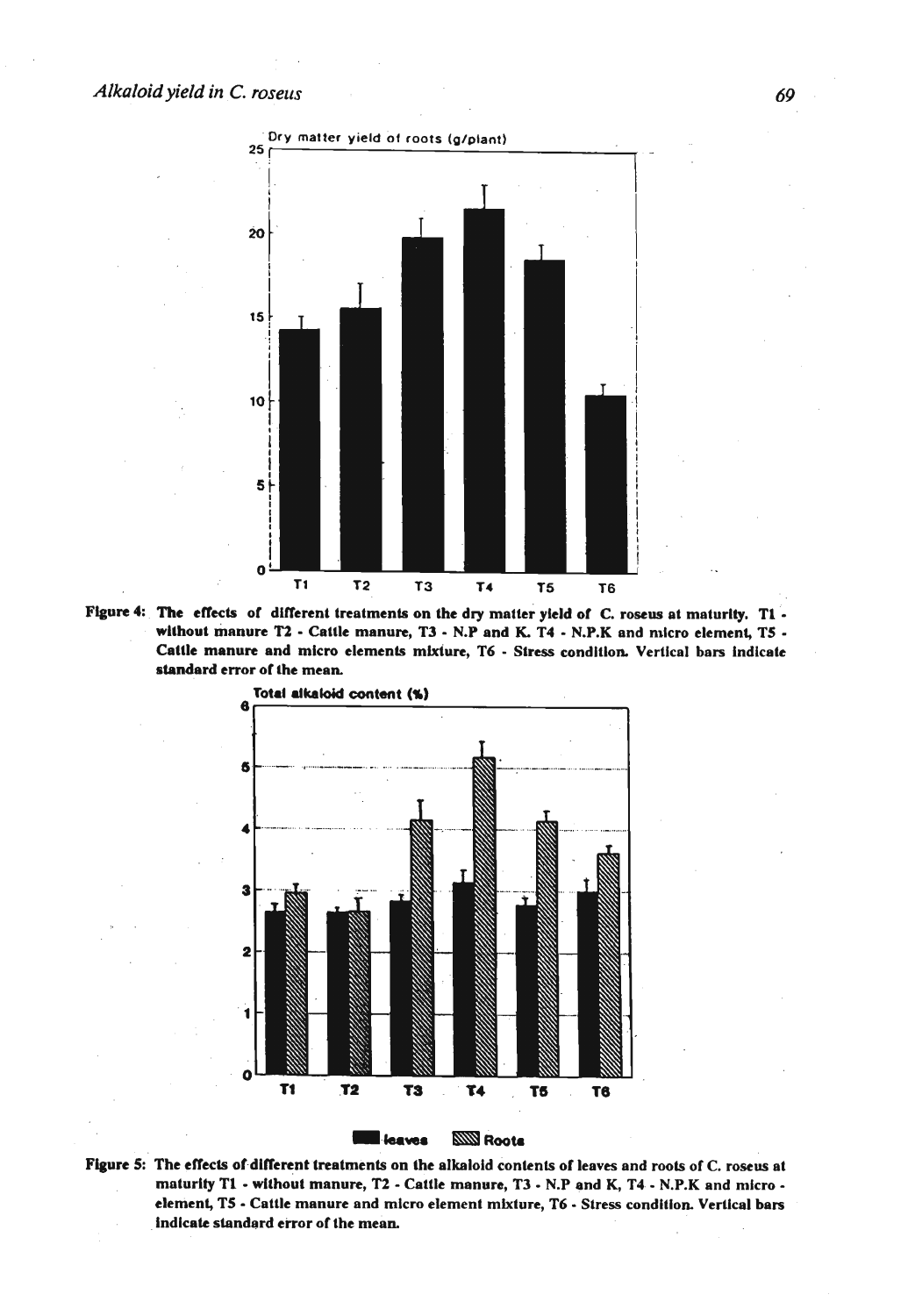

**Figure 6: The eflects of dlflerent treatments on the Jmalklne content of rook.** 

applied alone did not indicate any significant increase in the yields. The changes in the dry matter tbo followed **3** pattern similar to that of alkaloids. The stress conditions induced by pruning at the 3<sup>rd</sup> month tended to increase total alkaloids compared to unprunned plants. Leaf stripping at the 3<sup>rd</sup> month in addition to final harvest almost doubled the yield of leaves.

From these studies it can be concluded that the best time to harvest the plant is at the **loth** month of maturity. The maximum utilization of the land is then possible as sufficient time is available to prepare the land for the next cycle. The foliar application of plant nutrients and application of NPK - micro element mixture or **NPK** - cattle manure mixtures caused significant increases in the yields of dry matter and alkaloid contents. In addition these practices are economically feasible on a commercial scale.

#### **Acknowledgements**

The authors acknowledge research grants from the Ministry of Industries, Science and Technology, the International Foundation for Science, Sweden and the International Programme in Chemical Sciences, Uppsala, Sweden.